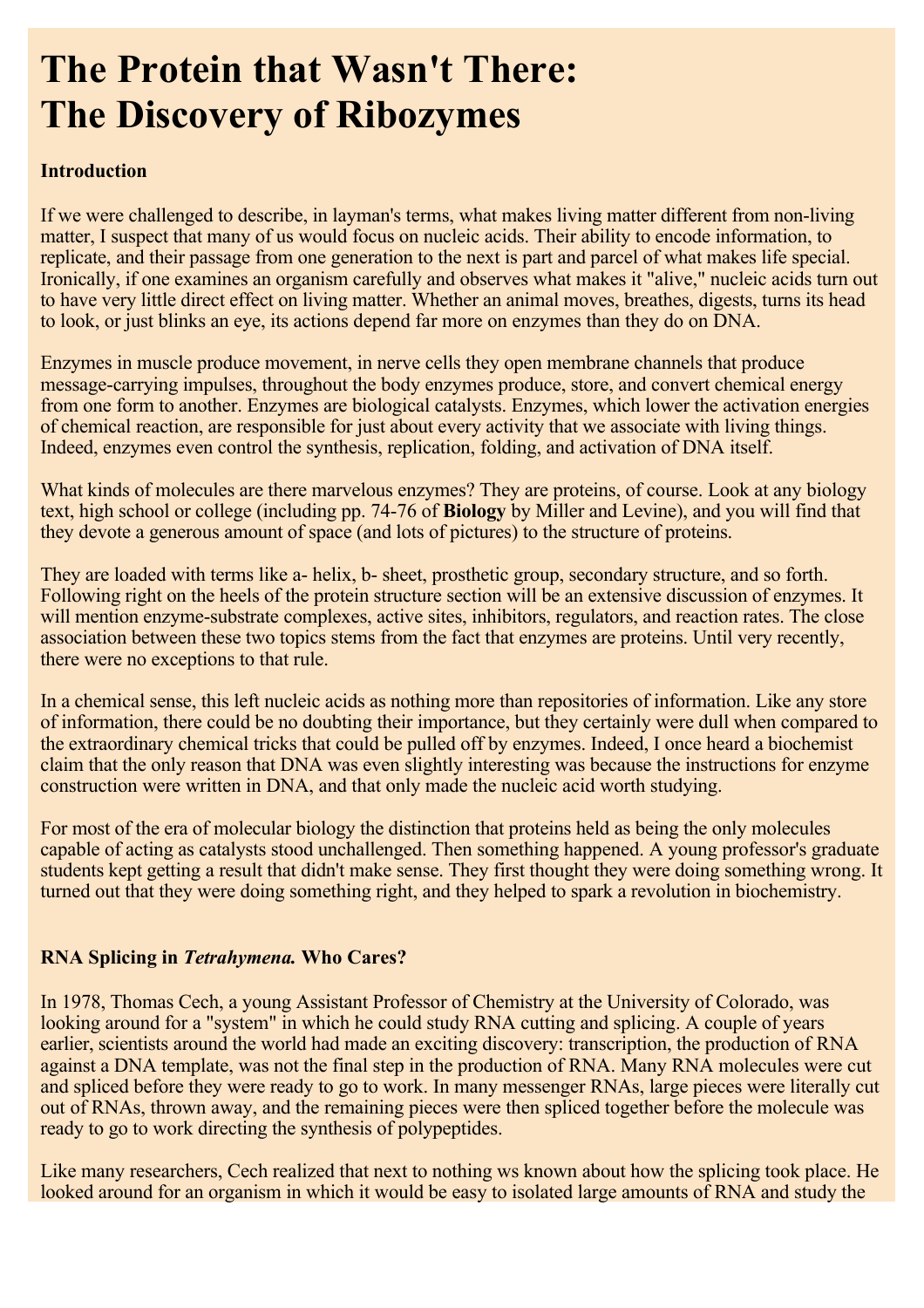cutting and splicing reactions. The organism he selected was a ciliated protozoan called *Tetrahymena (Tetrahymena* is quite similar to *Paramecium*, which is described on pp. 384-386 of **Biology**). As odd as the protozoan might seem, Cech realized that *Tetrahymena* had several advantages. He could grow lots of it in pure culture in the lab, the cells grew rapidly, dividing every 2.5 hours, and each cell contained a very active macrinucleus in which several genes were present is multiple copies. Knowing that he needed an abundant source of RNA, he selected the ribosomal RNA (rRNA) gene, which is present in more than 40,000 copies, and produces an enormous amount of RNA (enough to double the cell's supply of ribosomes every 2.5 hours).

Like many researchers, he had chosen a biological system not because he was intrested in the organism itself. Tetrahymena doesn't cause disease and is of no economic importance. Rather, he had selected Tetrahymena as a "model" system because he thought it presented an excellent chance to learn about RNA splicing. He could then take the lessons his lab learned from *Tetrahymena* and apply them to other organisms. It would take at least 3 years before Cech appreciated how lucky his choice was.

### **Looking for a Splicing Enzyme**

Cech and his students quickly discovered that Tetrahymena rRNA had an intron, an intervening sequence (see Biology pp. 219-220) that was spliced out before the rRNA was ready to go to work in forming part of a ribosome. They decided to use a classic biochemical strategy -- to separate the unspliced rRNA from everything else inthe cell, and then gradually add back bits and pieces of the cell until that found a fraction that contained the splicing enzyme.

They first developed a method for isolating nuclear fragments that were active in transcription (RNA production), and discovered to their surprise that this preparation was still active in splicing. No problem. They figured that the splicing enzyme must be so tightly bound to the RNA that it was difficult to separate. In 1979 Cech and two of his graduate students, Paula Grabowski and Arthur Zaug, published a paper in which they described the isolation of this nuclear fraction. They confidently predicted that this isolated fraction would enable them to "find the splicing enzyme" in a matter of a few months. Cech even wrote a grant proposal entitled "Enzymatic Splicing of rRNA Precursor." It was quickly funded. Everyone awaited the isolation of the splicing enzyme. They were to be disappointed.

### **The Experiment that Never Worked**

The Colorado researchers tried every trick they knew to remove enzymes from the nuclear extract. Despite their best efforts to remove proteins from the mixture, splicing still took place. The intron was cut out, thrown away, and the two ends of the rRNA were spliced back together. Tom Cech said: "I said, 'This can't be right.' Art Zaug repeated it five times, but each time with the same result. Even then we didn't believe it, so we put it aside."

Since they couldn't find the enzyme, they spent nearly a year and a half investigating the chemical events of the splicing reaction itself. What they discovered was that the rRNA bent back upon itself forming a loop that contained the entire intervening sequence. That loop was then broken away from the rest of the molecule and discarded. The parts on either side of the loop then joined together to form the final rRNA molecule. Little by little it because clear that this could happen without an enzyme. In a sense, the rRNA molecule *itself* was the enzyme.

One at a time the investigators convinced themselves that they were right. The RNA molecule was catalyzing its own splicing! In 1982 they finally wrote a paper reporting the result, and descibing all of the experiments they had done to show that this rRNA was indeed a self-splicing molecule.

### **Implications**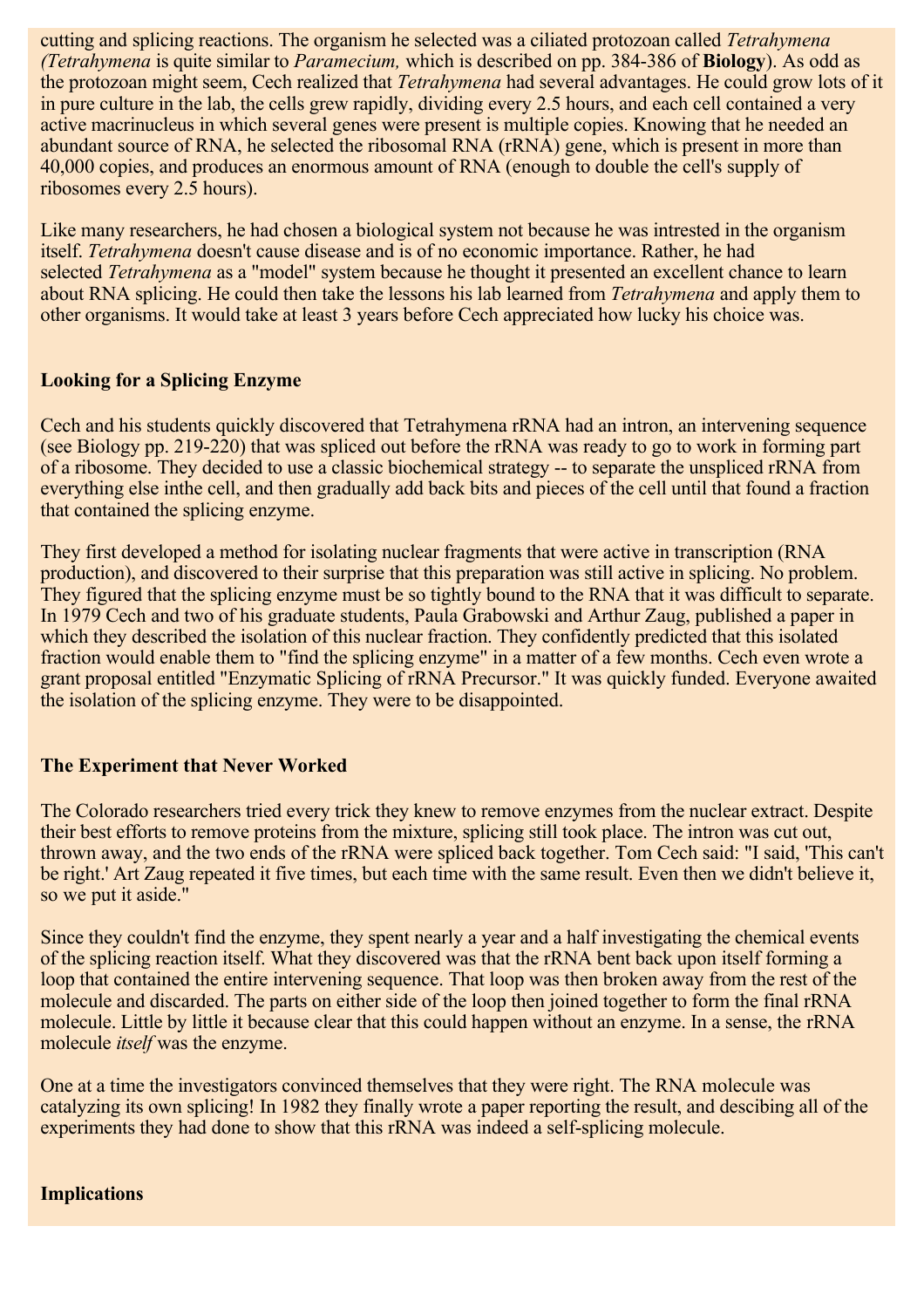At first, one might be tempted to conclude that *Tetrahymena* was just another one of those interesting exceptions that biology is full of. However, their 1982 paper was written with full knowledge that it contained something revolutionary: the first-ever description of a non-protein enzyme. RNA could be an enzyme, too!

A few purists pooh-poohed this conclusion, pointing out that true enzymes catalyze reactions involving *other* molecules, not themselves. So the self-splicing RNA might not be such a big deal after all. However, other researchers were stimulated by the Colorado paper to look for RNA in other chemical reactions, and within a year there was a spectacular confirmation of their general conclusions.

Sidney Altman of Yale, working with Norman Pace in Denver, had cooperated for several years in studying the activities of ribonuclease P, an enzyme involved in the processing of tRNA molecules. This enzyme had always been a curiosity, since it contains its own RNA. In fact, about 80% of the mass of the enzyme is RNA, and only 20% protein. Most other biochemists, however, thought that the RNA in ribonuclease P was either unimportant or a leftover from poor isolation techniques.

Students in both laboratories then showed that the reaction catalyzed by ribonuclease P could be carried out, under the right conditions, by its RNA alone. In short, that the catalytic part of the enzyme was RNA, not protein. RNA really could catalyze a chemical reaction. In fact, RNA was the most important component of ribonuclease P.

### **The Ribozyme**

A flood of discoveries followed this groundbreaking work, and even a few new terms. First, the generalization that all enzymes are proteins is clearly wrong. It's been discarded, as it should be. Second, a new term has been developed. "Ribozymes" are RNA molecules with enzymatic properties, or RNAs that, like those in ribonuclease P, make up part of an enzyme that contains other compounds as well. Finally, eyes have been opened everywhere to the notion that RNA can play biochemical roles as complex and important as catalysis.

In 1990, Tom Cech and Sidney Altman shared the Nobel Prize for their demonstration that RNA could act as an enzyme. The search for ribozymes has now widened to the point where RNA can be suspected of catalytic properties in any RNA-protein complex, and researchers are revising their thoughts about the evolution of life on Earth.

#### **Ribosomes and the Primitive Soup**

Two longstanding mysteries may eventually be solved by invoking ribozymes. The first involves one of the most important structures in the cell, the ribosome. Ribosomes are the factories where polypeptides are assembled following instructions encoded in mRNA. Ribosomes contain 3-4 RNA molecules and 70-90 proteins. For more than 30 years biochemists have tried to find which of the many proteins contain the enzyme activity that forms the peptide bond between two amino acids. The "enzyme" responsible for this activity has always been called peptidyl transferase, but it has never been isolated. Attempts to pinpoint which of the many ribosomal proteins might be peptidyl transferase have always failed.

Finally, in 1992, a group of researchers led by Harry Noller of California carried out the simple experiment of stripping ribosomes of all their proteins. To their surprise, the stripped ribosome, which contained only rRNA, could still catalyze peptide bond formation. As you might suspect, the researchers concluded that peptidyl transferase was, in fact, a ribozyme. Their results have not yet been repeated, and there's still a chance that rRNA is not involved in peptidyl transferase, but it certainly looks as though rRNA is much more than the unimportant scaffold upon which a slew of important proteins are hung.

Ribozymes have also revolutionized thinking about the evolution of the first life forms. For years, researchers have wondered if it was possible that the first self-replicating molecules could have been